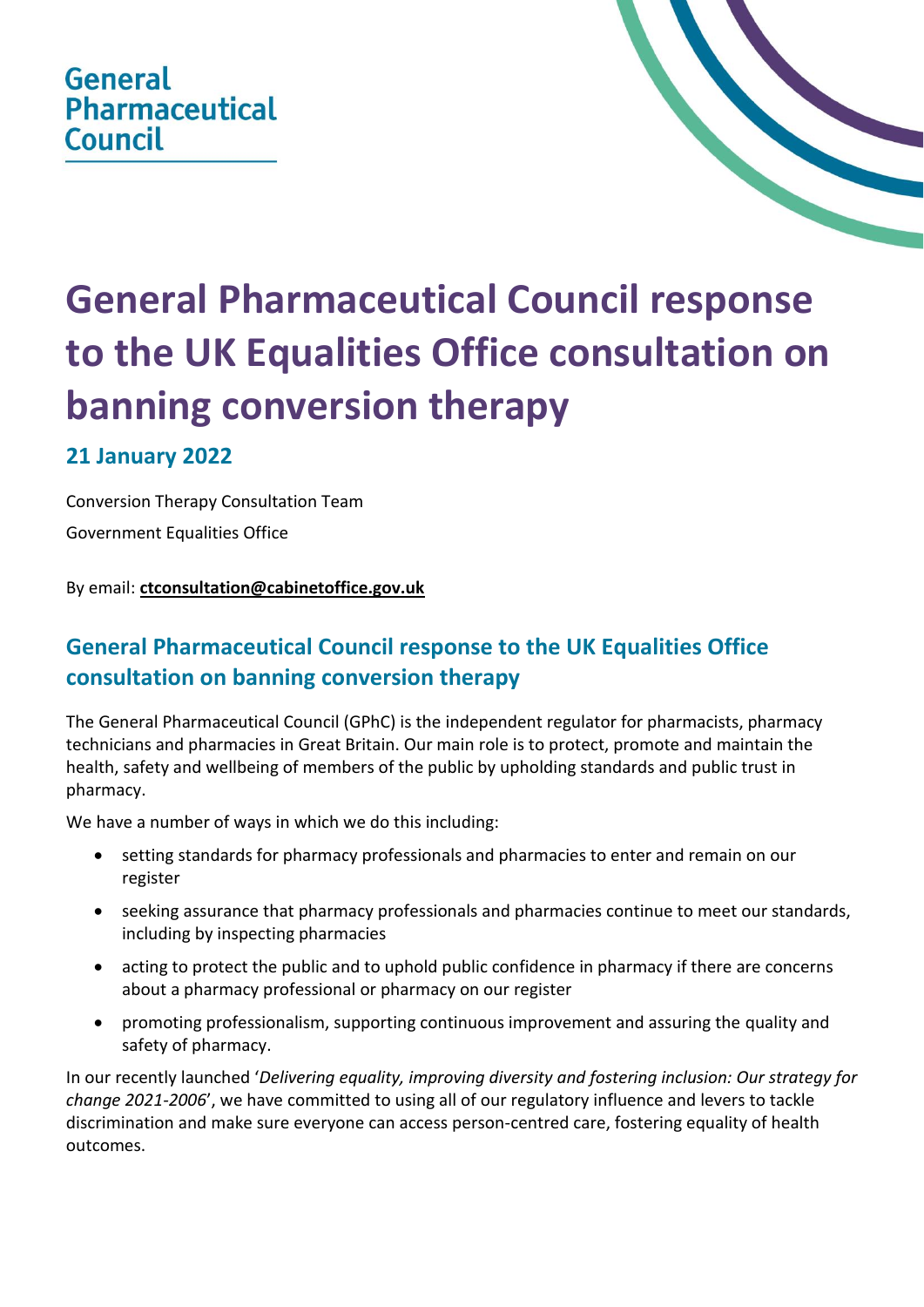In line with this approach, we welcome and strongly support the Government's commitment to introduce a legislative ban on the coercive and abhorrent practice of conversion therapy in England and Wales.

We note that the proposals include introducing a new criminal offence alongside sentence uplifts for existing offences; a package of support for victims; introducing Conversion Therapy Protection Orders to protect potential victims from undergoing the practice; and exploring further measures to prevent the promotion and advertisement of conversion therapy.

Whilst we do not have the expertise to comment on all of these aspects in detail, we have focused our responses to those areas that fall within the scope of our regulatory role and remit.

We support the Government's assessment that "*no form of conversion therapy is consistent with the existing regulatory standards of statutory healthcare professionals*" and confirm that this is the case for pharmacists and pharmacy technicians.

We do not have evidence to suggest that pharmacists, pharmacy technicians, or registered pharmacy premises, are involved in providing so-called conversion therapy. However, we would take very seriously any allegation about anyone on our register, or any registered premises, involved in providing so-called conversion therapy as this is inconsistent with our professional standards.

#### **Outstanding questions and concerns**

We welcome the Government's positioning and confirmation that the ban will complement the existing clinical regulatory framework and that clinical practitioners, working in line with their professional obligations and within existing regulatory frameworks, will not be affected by the legislation. This is important to ensure that patients receive legitimate, ethical and evidence-based care, counselling or support if they need to discuss their sexual orientation or gender identity, without judgement.

However, we have a number of questions and concerns about the proposals as they relate to consent, specifically the suggestion that the legislation will allow 'talking conversion therapy' to take place in instances where adults have 'freely consented'.

The consultation makes is clear that "*there is no justification for these coercive and abhorrent practices and the evidence is clear that it does not work: it does not change a person from being LGBT and can cause long lasting damage to those who go through it. We are committed to building a society in which conversion therapy no longer takes place*".

On that basis, we question whether a person can freely consent to a 'treatment' that is acknowledged to be abhorrent and coercive. Even if it were possible for a patient to 'freely consent', this would conflict with the Government's own assessment that no form of conversion therapy is consistent with the existing regulatory standards of statutory healthcare professionals. Therefore, it follows that it would be unethical for conversion therapy to be provided by healthcare professionals.

#### **Next steps**

We are very happy to discuss this important consultation further and work with you going forward, where possible.